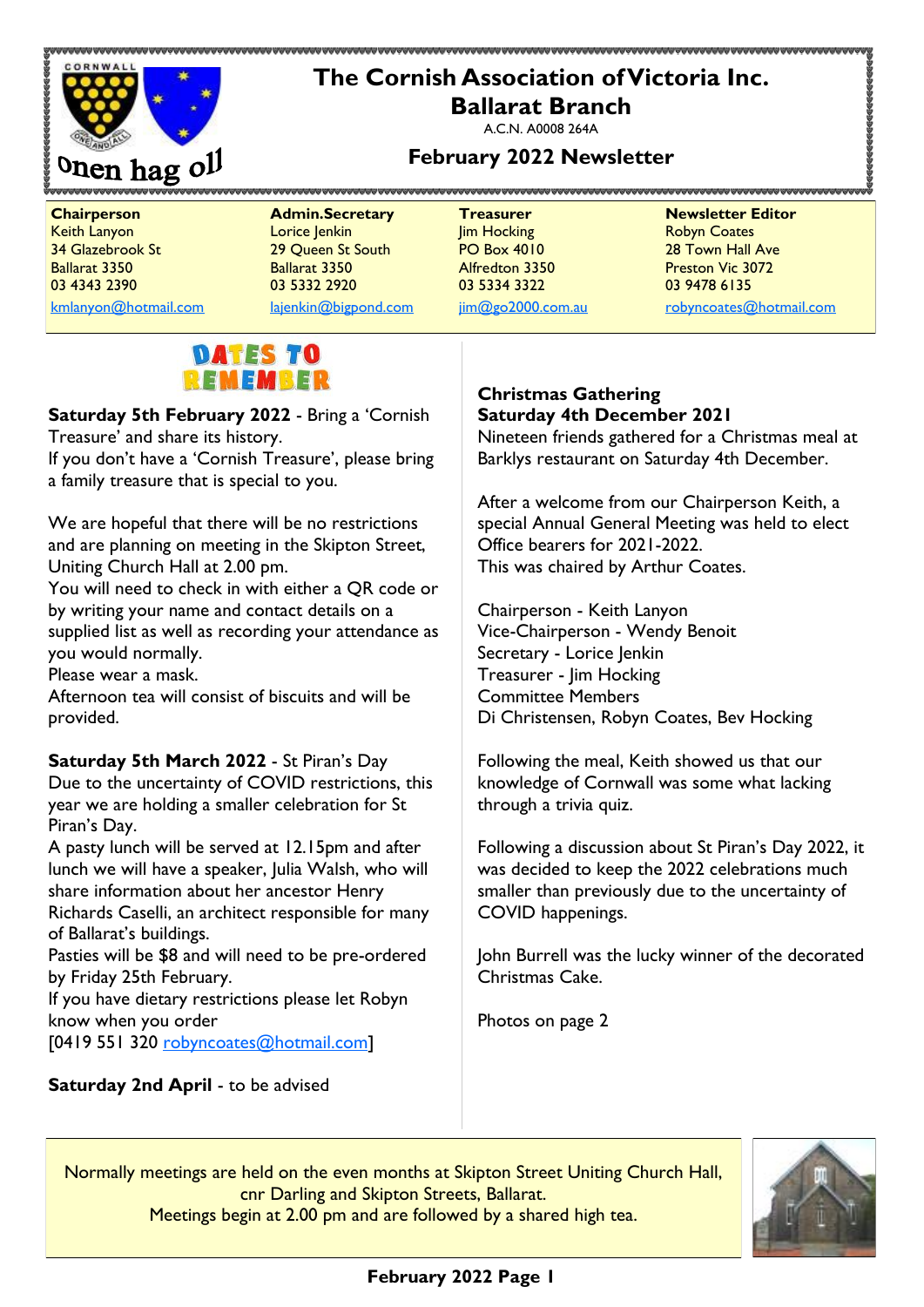

















**February 2022 Page 2**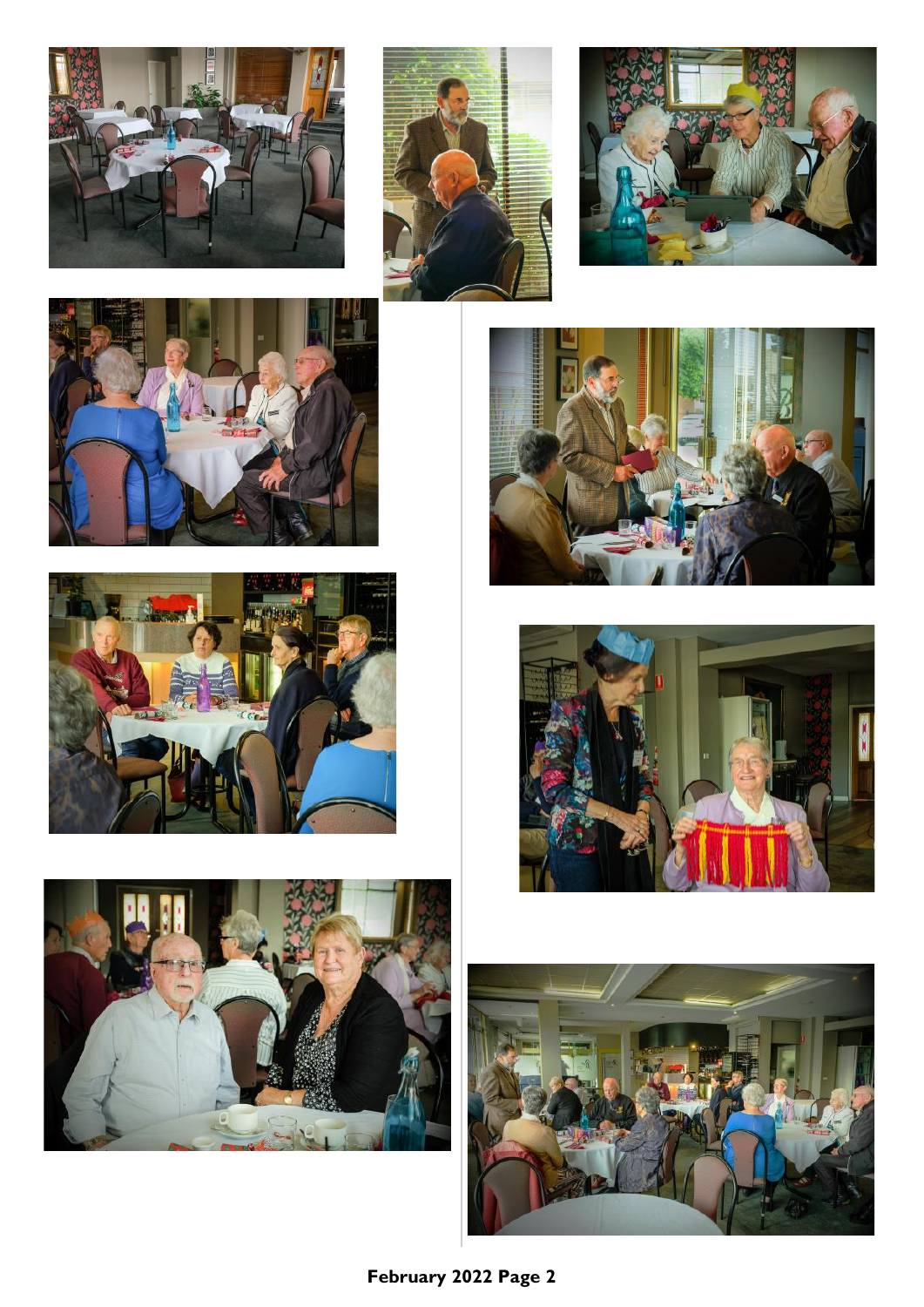**Hazel Jean Luke** 3.07.1931 – 5.11.2021

Hazel Luke became a member of the Cornish Association in 2001

and was a regular attendee until 2015. She initially attended with her cousin's wife, Fay Luke, and later convinced her good friend Anita de Little to join the Association and they participated together in the group's activities

(Photo shows Hazel on left and Fay on right)

Hazel volunteered with many community groups around Ballarat - the Ryder Cheshire Foundation, RSPCA, St. Vinnies Op Shop and the Ballarat Information Centre.

I remember chatting with Hazel and her telling me that two of her uncles had served during the First World War - Richard and Harry Luke, sons of Harriett (Truscott) and Joseph Luke. Harry had served as a despatch runner with the 38th Battalion and was awarded the Croix de Guerre (France) and Richard had served with the 10th Field Ambulance. Both returned to Australia at the end of the war. Two of Hazel's great uncles also served - Thomas James Albert Luke and William Henry Luke who died of wounds

Hazel spent her last two years living at Kelaston and had an adjoining room to my aunt.

Robyn Coates

+ + + + + + + + + + + + + + + + + + + +

**Jeffrey John Menhennet** 13.10.1935 - 20.12.2021.

Jeff was born to Violet and Fred Menhennet on 13th October 1935. His siblings were Valerie, George, Maurice (Dec) and Beverly.



Jeff grew up in Hertford Street/

Smythe's Road, Sebastopol, on a small farm where he worked hard, for his father, from a young age. Jeff attended the Redan State School.

In 1959, he married Joy Rees and they had five children - Steven, Graham, Dianne, Kerryn and Stuart. Two years ago, Joy and Jeff celebrated their 60th Wedding Anniversary.

Jeff later became a builder and built many houses around Ballarat and the Ballarat district. The three boys followed their father into the building industry and all worked with their father at some stage.

Graham says, "He was a very hard taskmaster."

Jeff also became a farmer purchasing land when he could and built up a good herd of cattle - preferring Angus cattle. He enjoyed seeing his cattle going to market and bringing good prices.

Jeff was involved in many pursuits and community activities.

He was a member of the Master Builders' Association and was president at times of the Ballarat Branch.

He renovated the Berringa Church and the Old Berringa School which became the Community Centre.

He was also on the Staffordshire Cemetery Trust. For his involvement in the community, both he and Joy were rewarded by the Shire.

In earlier times he had been involved with the Albert Street Methodist Church and the Humffray Street Methodist Church.

Jeff was an avid hunter and enjoyed his trips to New Zealand for deer hunting.

He also enjoyed duck shooting, rabbiting and fox hunting around Ballarat. Jeff was able to whistle up foxes and showed this skill to many of his friends.

Jeff had been a member of The Cornish Association Ballarat Branch for many years and during this time had attended many activities with Joy, where he made many friends.

Jeff passed away on 20th December 2021, at Mercy Place, where he had resided for almost two years.

A Service of Thanksgiving for Jeff's life was held at Berringa followed by interment at Staffordshire Reef Cemetery.

Wendy Benoit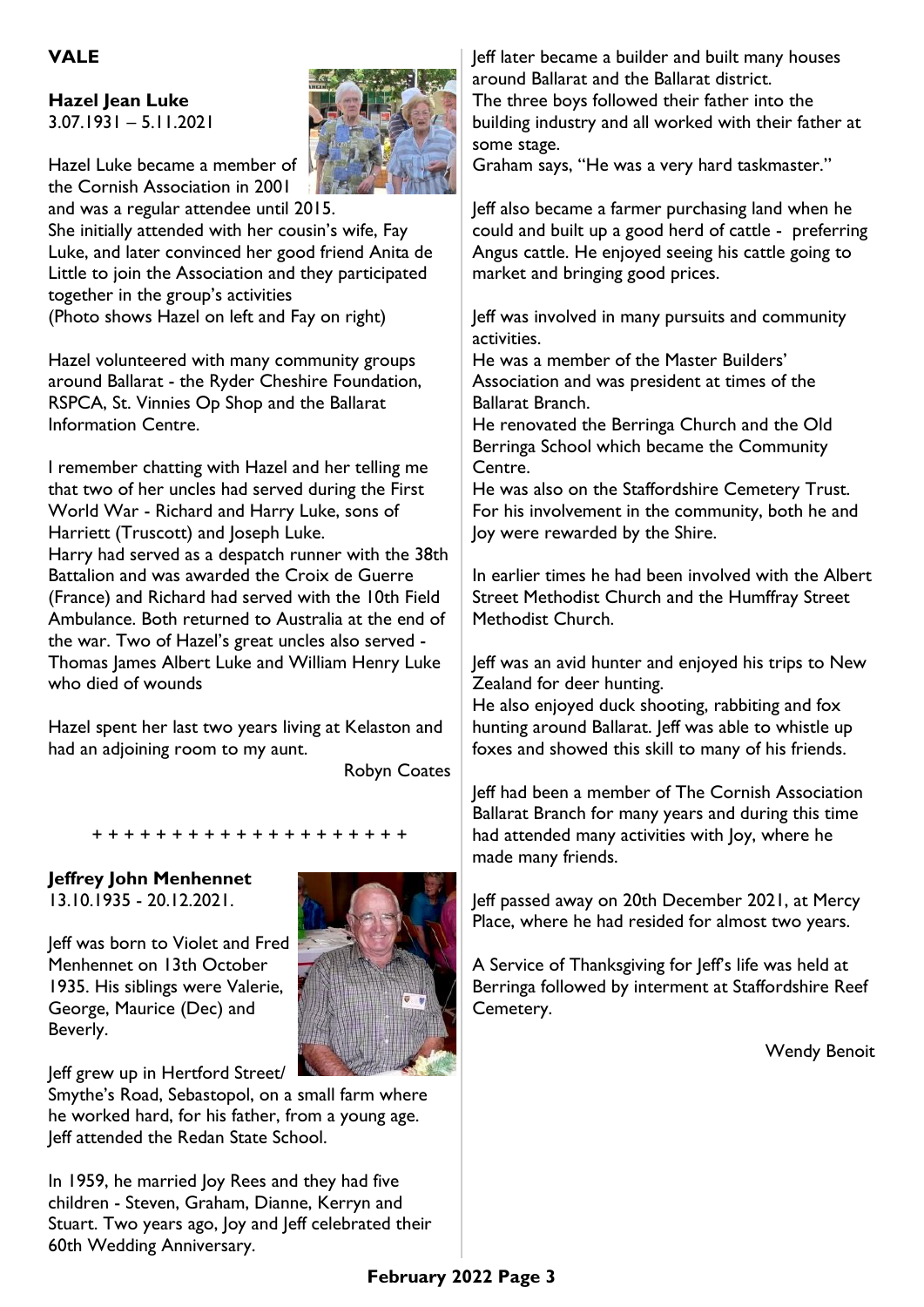## **William John Potter**

(Wendy Benoit found his Obituary on the Cornish Migration Facebook page and then searched for more)

Born 8 May 1838 Lanteglos, Cornwall. Married Mary Ryan in Ballarat in 1857. MI 1675 Died 27 May 1923 Sebastopol, Victoria. DI 3355

William was the son of William Potter and Priscilla nee Biddick.

William snr was a grocer and tea dealer in Lanteglos and was born in Devon. Priscilla was born in St Issey, Cornwall.

On the 1851 Census for St Austell - the family is living in Fore Street and William was aged 12 years and the eldest of several children.

1851 Census St Austell William 35 grocer and tea dealer Parscilla 39 William 12 Charles B 8 Edwin 6 Edward 4 Mary Ely 3 Frederick 6 months Ann Thomas 17 house servant Caroline Jenkin 15 house servant

William arrived in Victoria aged 16 about 1855 and he married Mary Ryan in 1857 in Ballarat. Mary had been born in Ireland in about 1833.

In Victoria, William and Mary had the following children:

William 1858-1931 - most likely Ballarat. Mary 1860-1951 - Italian Gully James 1852-1947 - Italian Gully Priscilla 1864-1942 - Staffordshire Reef Emily 1866-1954 - Scarsdale Ann Norah 1869 - 1921 - Sebastopol Edward 1871-1940 - Staffordshire Reef Margaret 1873 -1949 - Sebastopol Charles 1877- 1946 - Staffordshire Reef Percy 1885 -1890. Ballarat.

William was a miner and in 1909 was living in Cheshunt Street in Sebastopol. His wife Mary was at this address too. Mary died in 1921 at Birdwood Avenue, Sebastopol, aged 88. She was buried in the Ballarat Old Cemetery.

Mary's death notice appeared in *The Ballarat Star*  Thursday October 13th 1921 p4 and her funeral notice Friday October 14th p4. (Also in *The Ballarat Star.*)

*Ballarat Star* (Vic. : 1865 - 1924), Friday 14 October 1921, page 4 National Library of Australia <http://nla.gov.au/nla.news-article219319385>

#### FUNERAL NOTICE - POTTER

The friends of Mr William Potter are respectfully invited to follow the remains of his late dearly-loved Wife (Mary) to the place of interment, the Ballarat Old Cemetery.

The funeral will leave his residence, Birdwood Avenue, Sebastopol this day (Friday), 14th October, at two (2) p.m.

F. W. BARNES and SON, Funeral Directors (late Jordan and Tippett), 14 Armstrong street, south, and 210 Armstrong street north. Phone 79.

#### *Ballarat Star* **Saturday 15th October 1921 p1** OBITUARY - POTTER.

The funeral of the late Mrs Mary Potter, wife of Mr John Potter, took place yesterday, and was largely attended.

The funeral moved from Birdwood avenue, Sebastopol, to the Ballarat Old Cemetery. The Rev. E. Williams conducted the services at the house and graveside*. "The Rock of Ages''* was sung by those present.

Among the many floral tributes were beautiful wreaths from the ladies' class of the Methodist Church, City of Ballarat Band members, employees of John MacLeod Pty. Co. Ltd., and Sebastopol Fire Brigade.

The coffin-bearers were the deceased's four sons, viz., William, James, Edward, and Charles Potter, J.P. Busch (son-in-law) and Stan. Busch (grandson). The pall bearers were the Mayor of Sebastopol (Cr W. H. Wallis), Crs J. E. Jones, W. A. Madden, Franklin, and W. Aisbett: Captain Geo. Vickers (Sebastopol Fire Brigade), Messrs M. Anderson (representing John MacLeod, and Co.), R. Tretheway, E. Hoosen, T. C. Barrett, and Joseph Joseph (trustees Methodist Church), A. Pryor (Pryor and Grubb), Geo. Fitches, F. Wright (City Band), W, Beggon, H. Hunichen, J. Gilbert, T. Butler, W. Gunn, E. Mitchell, C. Pender, F. Firmin (Gippsland), W. Tretheway, R. Grubb, F. Pryor, and others.

Messrs F. W. Barnes and Son had charge of the funeral arrangements.

In 1922,William was a resident at Birdwood Avenue.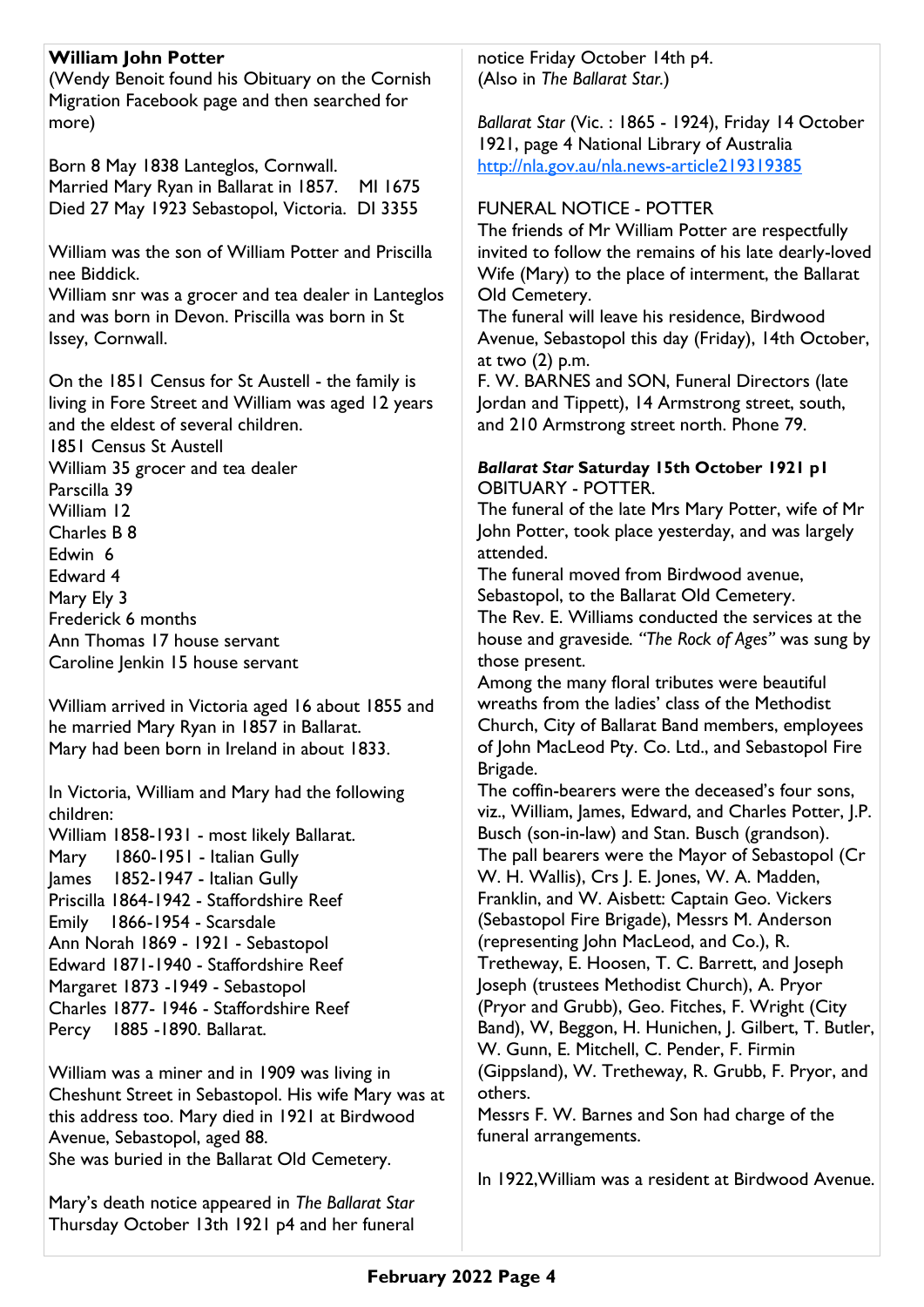#### *The Ballarat Star***, Vic. 23 March 1923** Potter.

Another of Sebastopol's old and respected residents has passed away in the person of Mr William Potter, the veteran Methodist local preacher.

The sad event occurred after a brief illness at his residence at Birdwood Avenue on Tuesday night. The late Mr Potter was universally respected for his consistent Christian character.

It could safely be asserted that by old and young his life was held out as a standard of religious consistency.

Creed was abhorrent to him.

He regarded Humanity as being all of one family, one equality, and of one denomination. His preaching always conveyed that impression, and in life he practised it.

He was the friend of all; the enemy of none. His Christian charity was unbounded.

The late Mr Potter was an adherent to Methodism, which by his death has suffered a severe loss.

The Sebastopol Methodist Church, of which he was a member, and held the positions of trustee and class leader, will keenly feel its loss.

He had been a preacher for 50 years, and at time of his decease was on the "plan " of the Ballarat West Circuit.

His first sermon was preached at Staffordshire Reef in 1873, and his last about four weeks ago at Dereel, both churches being in the same circuit.

He was a preacher of considerable ability.

In the early stages of his preaching career he was known to have walked 20 miles on a Sunday to keep his preaching appointments, and on his return home to immediately go on night shift at the mine where he was employed.

It was his proud boast that he had walked seven thousand miles to preach the gospel.

The late Mr Potter was born at St Austell, Cornwall. He arrived in Melbourne at the age of 16 years about 68 years ago.

He followed mining and worked at various mining centres before settling with his family about 32 years ago at Sebastopol.

He was married at Ballarat.

His wife pre-deceased him by about eighteen months.

To mourn their loss he leaves a grown-up family of four sons Messrs William, James, Charles (Sebastopol), and Edwin (North Melbourne), and four daughters, Mrs Marriott (Cheltenham), Mrs A. Firmin (Morwell), Miss. E Potter (Sebastopol). and Mrs J. P. Busch (Ballarat).

The deceased was 84 years of age at the time of his death.

The funeral took place on Wednesday, and was very largely attended. A number of members of the Local Preachers' Association, past and present were among the chief mourners.

The Rev. W.J. Williams of Skipton Street, officiated at the home, Birdwood Avenue, and at the graveside. at the Old Cemetery, where he made reference to the passing of one who had practically died in harness, so to speak.

Mr Potter had been a useful and constant preacher for years. He lived a consistent, truly Christian life, saying a kind word when opportunity offered and always charitable in his endeavours.

At the age of 85 Mr Potter passed from us leaving sweet memories of a life well spent.

The coffin bearers were Messrs Charles, William, Edward and James Potter (sons of the deceased), J.P.Busch (son in law of the deceased) and Stan Busch (nephew).

The mayor and councillors of Sebastopol were the pall bearers viz The mayor (Cr. W. B. Franklin), Crs. J. B. Jones, W. H. Wallis, E. Jenkins, W. R. Aisbett, Messrs F. M. Busch, Thos. Hughes and Jas. H. Jordan (town clerk) Accompanied by Mr Arthur Hughes MLA Messrs. E. Hoosen, R. G. Drubb, J. Patterson \_\_\_Osborne, A. H. Pryor, \_\_\_Branden, J. Lewis, T. C. Barrett, R. Rankin, H. Hunichen, J. Evans, Massey Anderson (rep John McLeod and Co. Pty. Ltd), T. Ellis, Ino. Pearce, W. Tretheway, J. E. Renowden, G. Lee, H. Hall, F. Pryor, G. Borlase, A. Greenwood and representatives of the Local Preachers' Association (Messrs W. L. Dash and M. Sandall) members of the I O R and various organisations connected with the Church and Sunday School.

Messer F W Barnes and Son had charge of the funeral arrangements.

William was buried in the same grave as his wife in the Ballarat Old

Cemetery. J section 06 Row 1 Grave 5. His son James and his daughter Emily are also buried in this grave.

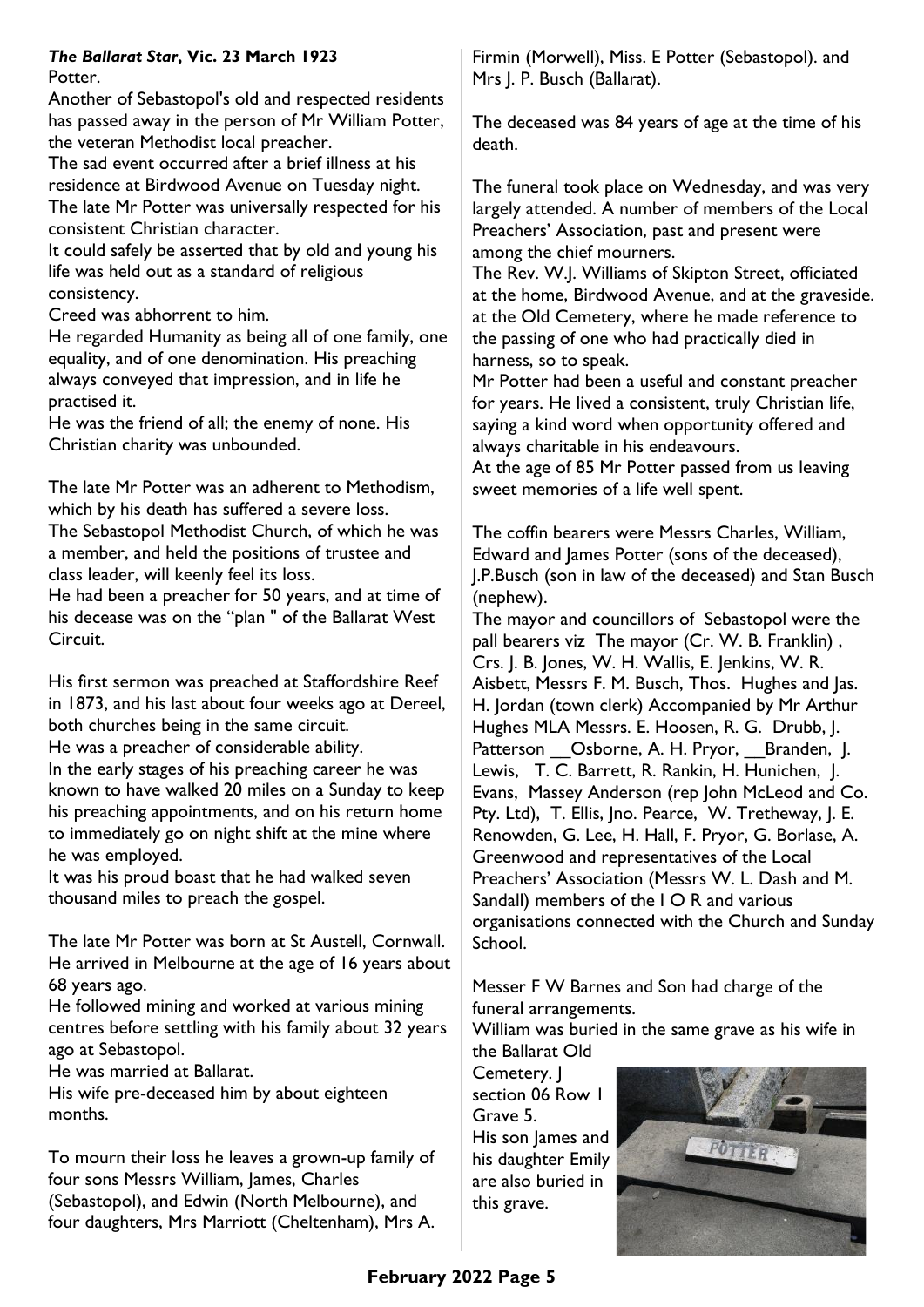## **Henry Caselli and Webster Street Ballarat**

When I was young I was fortunate to live in Webster Street, Ballarat.

Named *'The Most Fashionable Street'* by David Gordon in his book of that name, it is a very, very special street to my sister and me.

This book traces the history of Webster Street and states that,

*''Webster street links the peace and relaxation provided by Lake Wendouree, at its western end , and the commercial activity of the City of Ballarat, at its eastern end''.*

The book mentions many of the lovely homes built in the street and also the architects, of which there were a few.

Henry Richards Caselli; George William Clegg; Herbert Coburn; Charles D. Figgis; P.S. Richards; Gordon Sutherland and F W Turton

I was always fascinated by the two storey home at number 24 Webster Street, *Kent Villa*, later *Cairnshurst.*

We walked past it often, on the way to the shops in Sturt Street.

It was named *Cairnshurst* after Dr Thomas Cairns, minister of St Andrew's Kirk from 1887-1913.

It had twenty rooms, designed and built by Henry Caselli for his own family in 1865.



Caselli was a Cornishman, born in Falmouth in 1816, to Italian parents, and he arrived in Ballarat in 1854; he was just a few years younger than my great, great grandfather William Henry Lovell, also born in Falmouth and who emigrated to Ballarat in the 1850s.

I am sure they must have known each other but have been unable to find proof of this.

Casselli also designed the Royal Terrace at 13-23 Webster Street - this was almost opposite his home, a very imposing building but not an imposing location.



I am not saying anything further about Henry Casselli as his descendant Julia Walsh will tell us much more on Saturday 5th March.

His legacy in Ballarat is amazing - so many of our public buildings were designed by him.

Di Christensen



#### **A touch of humour**

The counties of Devon and Cornwall organised a huge music festival with the reunions of both The Jam and Cream.

The festival was called off due to the two counties not being able to agree which should go on first.

A Farmer in Cornwall see's a bloke drinking from his stream.

He shouts, "Wozzon! Ee den wanna be drinkin dat, t'is fulla horse urine an cow manure".

The bloke says "I'm from London and just purchased a property in the village can you speak bit slower please".

The Farmer replies "If - you -use - two - hands - you - won't - spill - any"!

People won't believe there's a city in Cornwall It's Truro.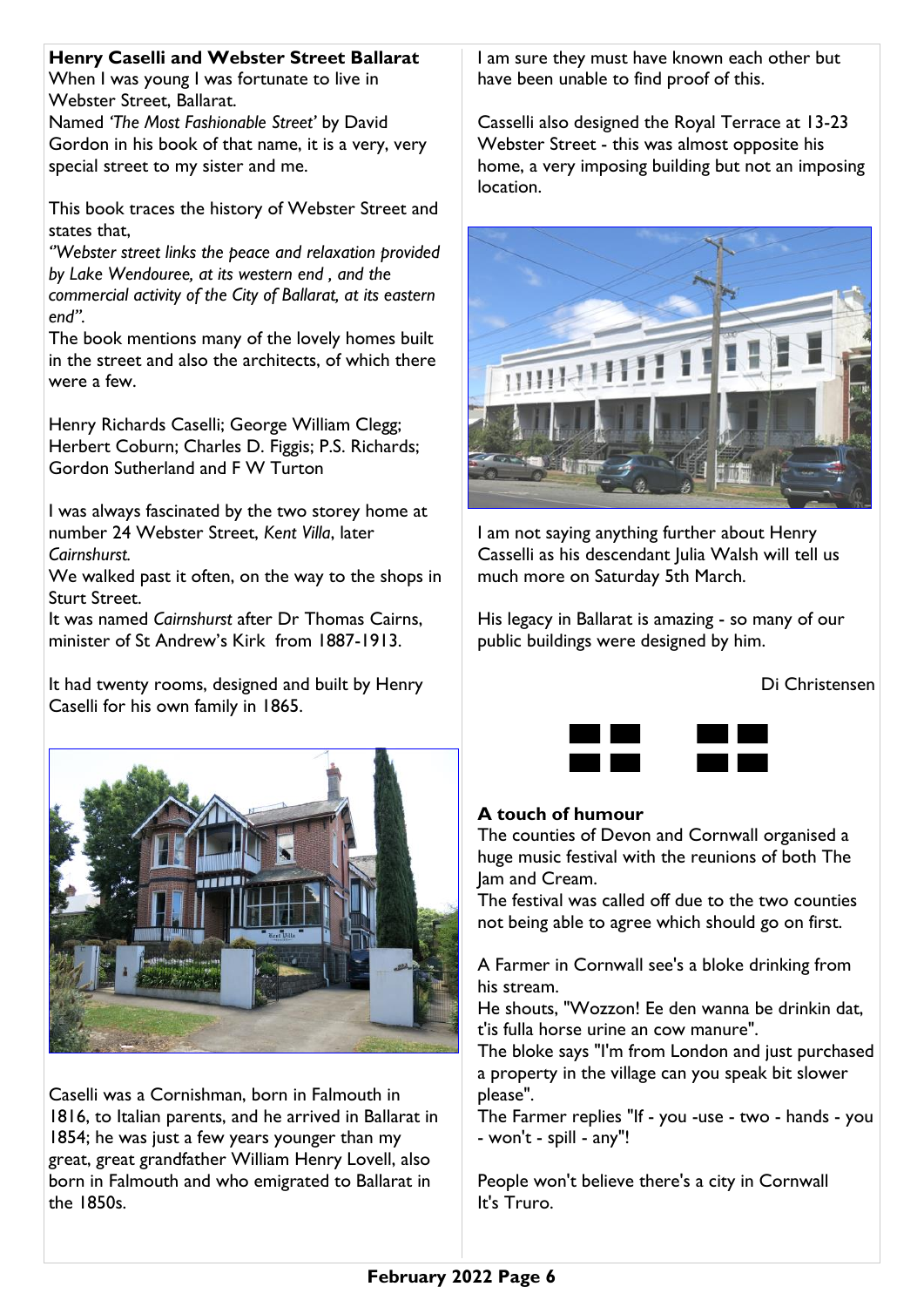# CORNISH news

Three articles from Cornish studies resources Cornwall: history, surnames and society by Bernard Deacon - [www.bernarddeacon.com](http://www.bernarddeacon.com)

### **Welcome to Harriet's house**

He stepped ashore on Falmouth's Town Quay one murky afternoon in January just as the light was beginning to fade. After six months or more at sea the solid ground was a stranger. Learning to walk like a landsman again, he and his mates headed for a drink.

The seaport had a good choice of convenient drinking places along its streets and alleys. They dived into one at random and, armed with some pints of Cornish ale – a marked improvement on the time Cornish ale was said to be only fit for pigs to wrestle in – conversation mounted as the party of seamen began to relax.

After some time, a rather large lady approached them confidently.

'A'right, me 'ansums? Just in, are 'ee?'

'Yeah', offered one of them in reply, 'what's to do for fun round 'ere then?'

'Well, my treas ..' she said, lowering her voice and lowering her bulk down onto the bench, 'there's my 'ouse up Allen's Yard. My girl Susan an' 'er friend Lizbeth are always ready for a good time. My name's 'Arriet by the way'.

Harriet Jordan, 37 years old, was described in the 1871 census as a 'brothel keeper', married to Thomas, a 'labourer'. His role, if any, in his wife's business is unknown. Her 16 year old daughter Susan was a prostitute as was another, Elizabeth Hotten, who lodged with the family.

The 1871 census was unusual in that it recorded 33 women in Falmouth who were given the occupational description of 'prostitute'. In addition, four brothel keepers were listed. The only other town in Cornwall where prostitution was explicitly recorded in this way was St Austell. There seven prostitutes were enumerated.

In Falmouth any passing seaman looking for the redlight district would not have had to go far.

Most of the town's prostitutes were found in the run -down housing in and around Allen's Yard, between Market Street and Smithick Hill.

The census provides a snapshot of the trade. The prostitutes were young, the youngest so described being just 15 years old with only two older than 30.

Their median age was 21 which suggests a short career before moving on to something safer and more acceptable if perhaps not so lucrative. Despite being just the right age to feature in the Victorian Lives database, unfortunately none of the prostitutes enumerated in 1871 can be found there, so at present we have no evidence of their later lives.

All but two of the prostitutes were from Cornwall, with nine born in Falmouth, a somewhat lower proportion than for the general population. Redruth and Camborne between them also supplied eight girls.

Another brothel keeper was Elizabeth Defreeze, who was 84 years old. Her unmarried son Albert was said to be 'supported by prostitutes', even though only one was present in the household. The Defreeze family had a long association with the trade as an Ellen Defreeze and another woman, the two described as 'prostitutes', were found guilty of 'violent language in the public highway between 11 and 12 at night' and sentenced to a month in jail in 1858. Until the Criminal Law Amendment Act of 1885 the authorities did not have the power to suppress brothels.

Before then, a succession of women suspected of being prostitutes came before Falmouth magistrates charged with disturbing the peace, unruly conduct, or being drunk and disorderly but they usually escaped with small fines.

It goes without saying that their customers were not apprehended.

## **Port Isaac: of medical men and myths**

Ask people what they know about the village of Port Isaac on Cornwall's north coast in Endellion parish and they're likely to respond with 'Doc Martin'. This apparently endless series about a lugubrious doctor in a 'sleepy' Cornish fishing village is a staple of British television.

If people don't reply 'Doc Martin', then they're likely to come up instead with 'fishing village'.

The real Doc Martin of 1861 was not some grouchy incomer frustrated by the local simpletons.